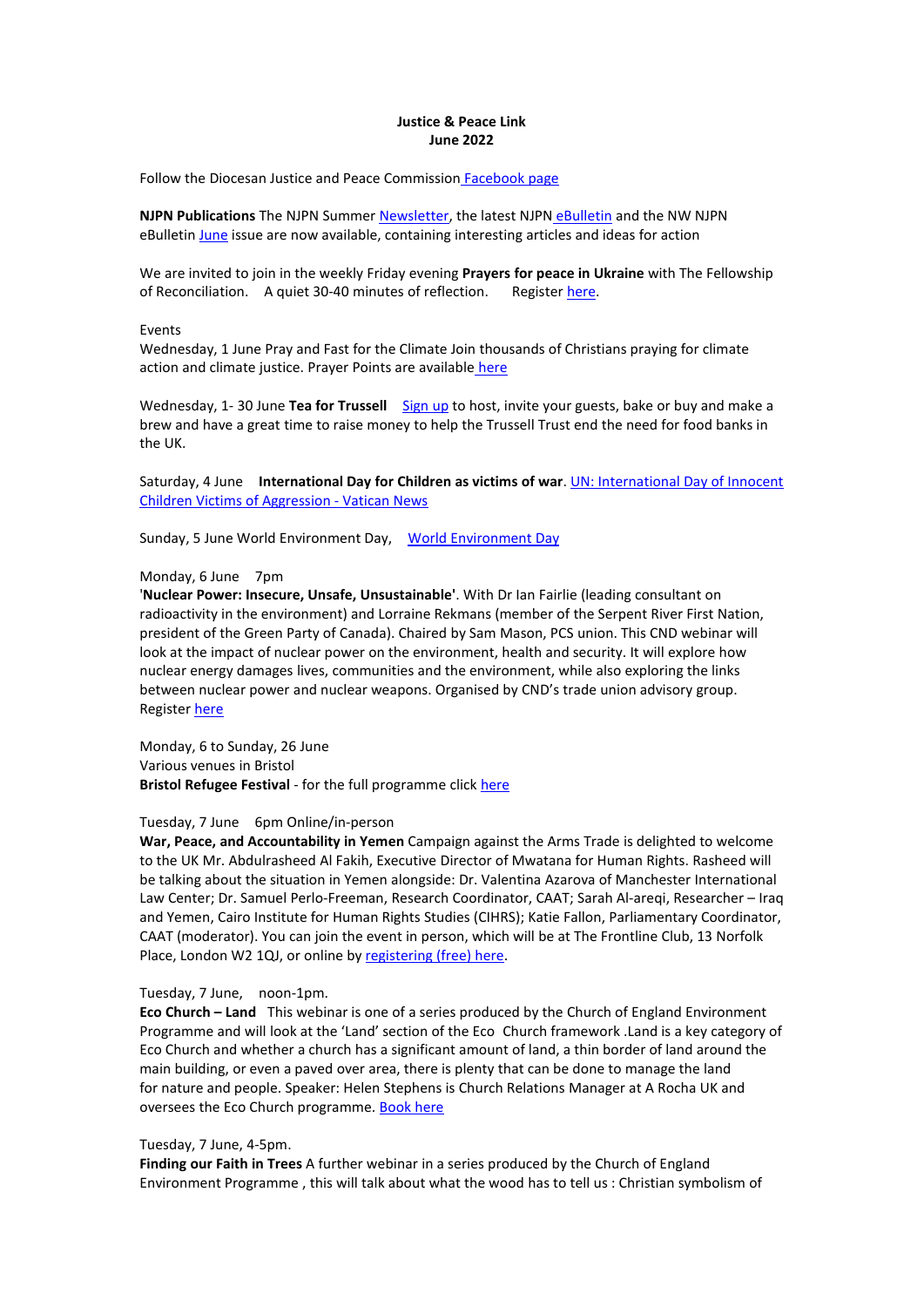trees/Counting the rings – trees in our history/Wood, foliage, fruit – using and delighting in trees/Who belongs in the wood – native trees and incomers/Joining in the story – planting trees and wilding. Speaker: John Rodwell works as a priest and ecologist together. He is co-author of Creating New Native Woodlands and chair of the Land & Biodiversity Group of Diocesan Environmental Officers. [Book](https://churchofengland.us2.list-manage.com/track/click?u=50eac70851c7245ce1ce00c45&id=9e4542d163&e=c34d697991) here

# Tuesday, 7 June 6.00 to 7.30pm

**Green Open Homes: West of England Retrofit Stories** Webinar 1 looks in particular at solid wall, rural houses built in C19 and early C20 that have installed, solid wall insulation, floor and roof insulation, ventilation and heat recovery, air source heat pump, solar PV and domestic battery, solar thermal. One of a series with expert input and Q&A. Click here for [details.](https://www.eventbrite.co.uk/e/green-open-homes-west-of-england-retrofit-stories-tickets-329772116277) (See below for further webinars)

# Wednesday, 8 June 7pm

**Paul Rogers update on the Ukraine Crisis Respected security analyst Paul Rogers will give us an** update on the brutal Russian invasion of Ukraine. Paul is emeritus professor of Peace Studies in the Department of Peace Studies and International Relations at Bradford University. Register [here](https://us06web.zoom.us/meeting/register/tZIqduGtrzgoHtXfNgo0rKnnjGssfl-orHMx)

### Thursday, 9 June noon-1pm.

A further webinar in a series produced by the Church of England Environment Programme, this will introduce the **Nature Recovery Network** (NRN). The NRN will bea single network of joined up, wildlife rich sites, helping us to reverse species declines across England by improving and creating habitat. Establishing the NRN will also enable us to enjoy and connect with nature where we live, work and play – benefiting our health and wellbeing. Speakers: Tony Juniper, chair of Natural England. Before Joining Natural England he was the Executive Director for Advocacy and Campaigns atWWF-UK and President of the Wildlife Trusts; and Jamie Lock, a lead adviser for Natural England's NRN partnership team. [Book](https://churchofengland.us2.list-manage.com/track/click?u=50eac70851c7245ce1ce00c45&id=4fd9c67b0d&e=c34d697991) here

# Thursday, 9 June 6.30 - 8pm hybrid event, in London and on line

**The Future of the Liberal World Order** Has the post-Cold War era ended? Will the global response to Vladimir Putin's unprovoked invasion of Ukraine renew democracies' commitment to the liberal order after years of international discord and domestic backsliding? With: Professor Mary Kaldor, Professor Charles A Kupchan, Professor Ayşe Zarakol, Professor G John Ikenberry. This public event arranged by the London School of Economics is free and open to all but pre-registration is required. Ffi and to register [here](https://www.lse.ac.uk/Events/2022/06/202206091830vSZT/world)

### Friday, 10 June noon-1pm.

**Urban Hope – How to Create Space for Nature in a Small Space** Very few of us own a large estate or our own allotments or nature reserve, but it is still entirely possible even in a very small urban space to transform it for nature and in doing so provide a place where mental and physical health can be improved as well as tackling wildlife loss and climate impacts.This webinar, in a series produced by the Church of England Environment Programme, will take a creative look athow to make best use of small areas at a time when the pressure on nature and on our own health is greater than ever. Speaker: Andy Lester is Head of Conservation at A Rocha UK. Book [here](https://us06web.zoom.us/webinar/register/WN_NtBrGM4GQtO3tDcJDwAw7w?mc_cid=e2321d3088&mc_eid=c34d697991)

#### Friday 10 June, 4-5pm.

**From Global to Local: Tackling the Joint Crises of Biodiversity Loss and Climate Change** This last webinar in the series produced by the Church of England Environment Programme ends with the big picture, for the UK and globally, and how this relates to local action. You will get an overview of the twin criseswe face (climate change and biodiversity loss) and the linked solutions that exist, which can come from becoming "naturepositive". It will touch on this year's two international COPs, on bio-diversity and climate, and how they link to national and local responses. What could the UK's route be to becoming Nature Positive, whilst also contributing to meeting Net Zero commitments here in the UK? Speaker: Pete Brotherton is Director of Science and Climate Change at Natural England, the Diocesan Environment Officer for Peterborough Diocese, and honorary Lay Canon of Peterborough Cathedral. [Book](https://churchofengland.us2.list-manage.com/track/click?u=50eac70851c7245ce1ce00c45&id=87e05713b0&e=c34d697991) here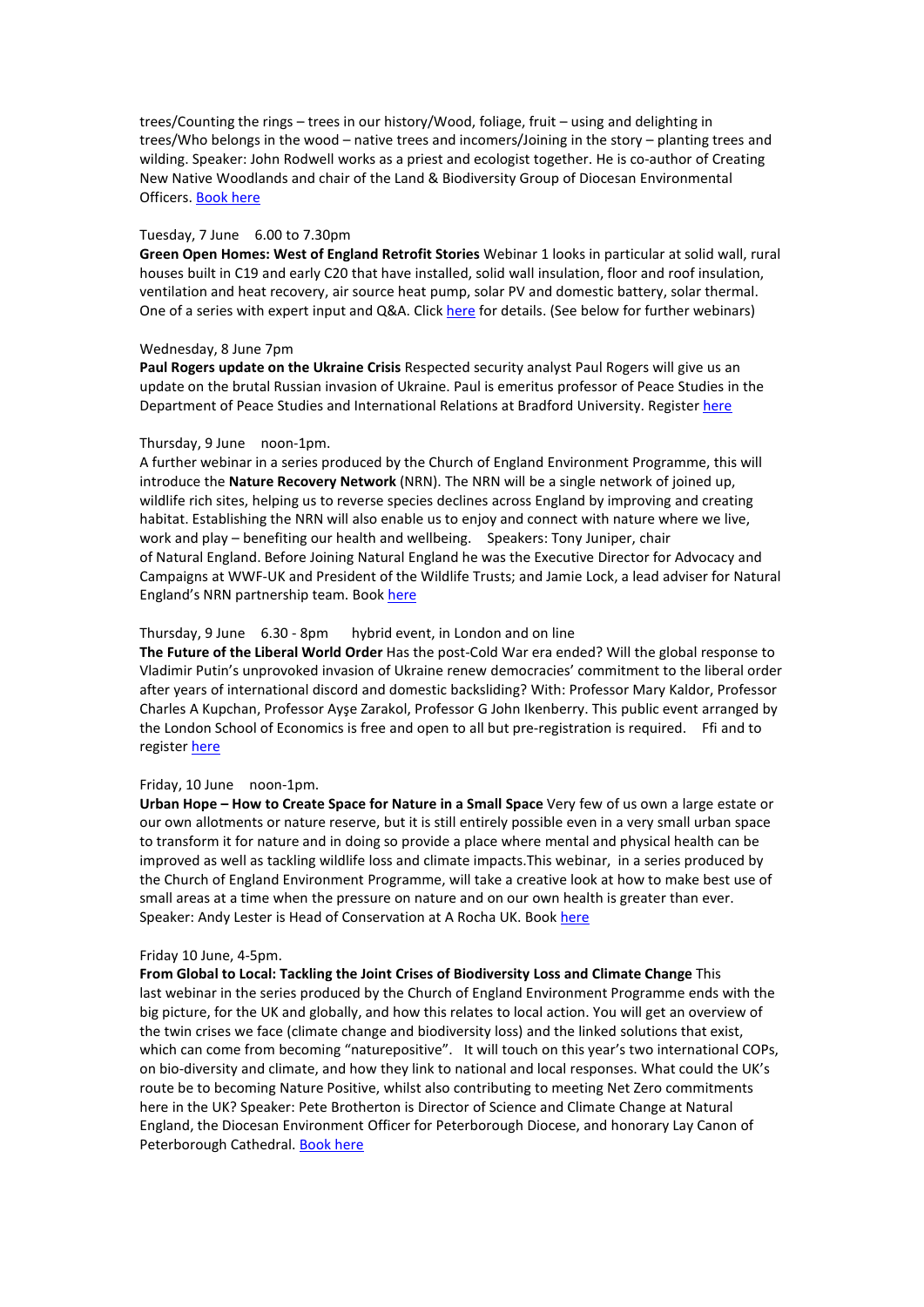Saturday, 11 June, 10am - 4pm – online and onsite event (London)

**From the Ground Up: Unearthing Hope and Seeking Justice** Conference organised by The Joint [Public](https://www.eventbrite.co.uk/o/the-joint-public-issues-team-27352674759) Issues Team. As the rising costs of living impacts families across our communities, what does it mean to seek justice? As war rages and refugees are met with hostile policies, where can we unearth hope powerful enough to bring change? When politics and international events make us feel angry or powerless, what can we discover by starting locally? £5 Online – £12 On Site – Free for under 25s and those on a low income. Further information and registration at [Eventbrite](https://www.eventbrite.co.uk/e/from-the-ground-up-unearthing-hope-and-seeking-justice-tickets-244501399267?aff=ebdsoporgprofile)

Sunday, 12 June **Tax Justice Sunday** See the Ecumenical Council for Corporate Responsibility [website](https://www.eccr.org.uk/tax-justice-sunday/) for resources

# Monday, 13 June 12:45 – 2.00 pm

Southern Dioceses Environment Network - **Sustainable Summer**s. A network for Catholics in the South of England who care about the environment facilitated by [Westminster](https://www.eventbrite.co.uk/o/westminster-justice-and-peace-commission-30667254532) Justice and Peace Commission. All are welcome. Register at [Eventbrite](https://www.eventbrite.co.uk/e/southern-dioceses-environment-network-sustainable-summers-tickets-300571967847)

#### Monday, 13 June 6.00 - 7.30pm

**Green Open Homes: West of England Retrofit Stories** [Webinar](http://www.eventbrite.co.uk/e/green-open-homes-west-of-england-retrofit-stories-tickets-329778776197) 2 featuring post-war and late-C20 homes that have installed cavity wall, floor and roof insulation, air source heat pump, solar PV and related kit, smart heating controls. Click here for [details.](https://www.eventbrite.co.uk/e/green-open-homes-west-of-england-retrofit-stories-tickets-329778776197)

# Tuesday, 14 June 6.30 - 7.45 pm Online/in-person London venue

**The Future of Democracy** In a world increasingly divided into those who defend and those who attack democratic systems, there is widespread consensus that democracy asa political system is under serious threat. Speakers: Dr Mukulika Banerjee, Dr Yascha Mounk, Professor Lea Ypi. Chair Professor Francisco Panizza. Organised by London School of Economics. This event is free and open to all, but a ticket is required. For further information and tickets click [here](https://www.lse.ac.uk/Events/LSE-Festival/2022/events/0614/democracy)

### Tuesday, 14 June 7.30pm - 7.45 pm

**Welcoming the Stranger in a hostile environment** The zoom meeting will be led by Enver Solomon, Chief Executive of The Refugee Council UK, and the Rev Chris Brice, Chair of the London Churches Refugee Fund. The theme will include: Welcoming refugees, sponsoring a family, opposing the Government's hostile Immigration Law, speaking out on refugee injustice, and more. [Register](https://us02web.zoom.us/meeting/register/tZAuceyoqTksG9cANMzU2SyQFVADmWhUCKNe) in advance for this meeting. After registering, you will receive a confirmation email containing information about joining the meeting.

# Wednesday, 15 June 7.00 - 8.15 Online/in-person London venue

**Russia, America, and the Future of European Security** Dr Fiona Hill, a leading national security expert and best-selling author discusses Putin's Russia, America's future, and the implications of Russia's invasion of Ukraine for the future of European security and democracy. Organised by London School of Economics. This event is free and open to all, but a ticket is required. Ffi and tickets click [here](https://www.lse.ac.uk/Events/LSE-Festival/2022/events/0615/america)

Monday, 20 June **World Refugee Day** Th eUnited Nations [website](https://www.un.org/en/observances/refugee-day) gives information about this day. Churches are invited to commemorate refugees who have died in the Mediterranean and on other European borders, for resources see the Conference of European Churches [website](https://www.ceceurope.org/churches-are-invited-to-commemorate-refugees-who-died-at-the-european-borders/)

Monday, 20 to Sunday, 26 June **Refugee Week**. This year's theme is Healing. For online and local events click [here.](https://refugeeweek.org.uk/events/) There is also the Bristol Refugee Festival, 6-26 June (see above) https://refugeeweek.org.uk/

### Wednesday, 22 June 7pm

**'Desire for the New': Responsibility in a throwaway culture** Green Christian Online workshop with board member Tim Cooper. Tim Cooper was until very recently Professor of Sustainable Design and Consumption at Nottingham Trent University. After graduating from the University of Bath, he worked as an economist in the construction industry for over a decade before undertaking research at the New Economics Foundation into the life-span of consumer durables. He was awarded a PhD from